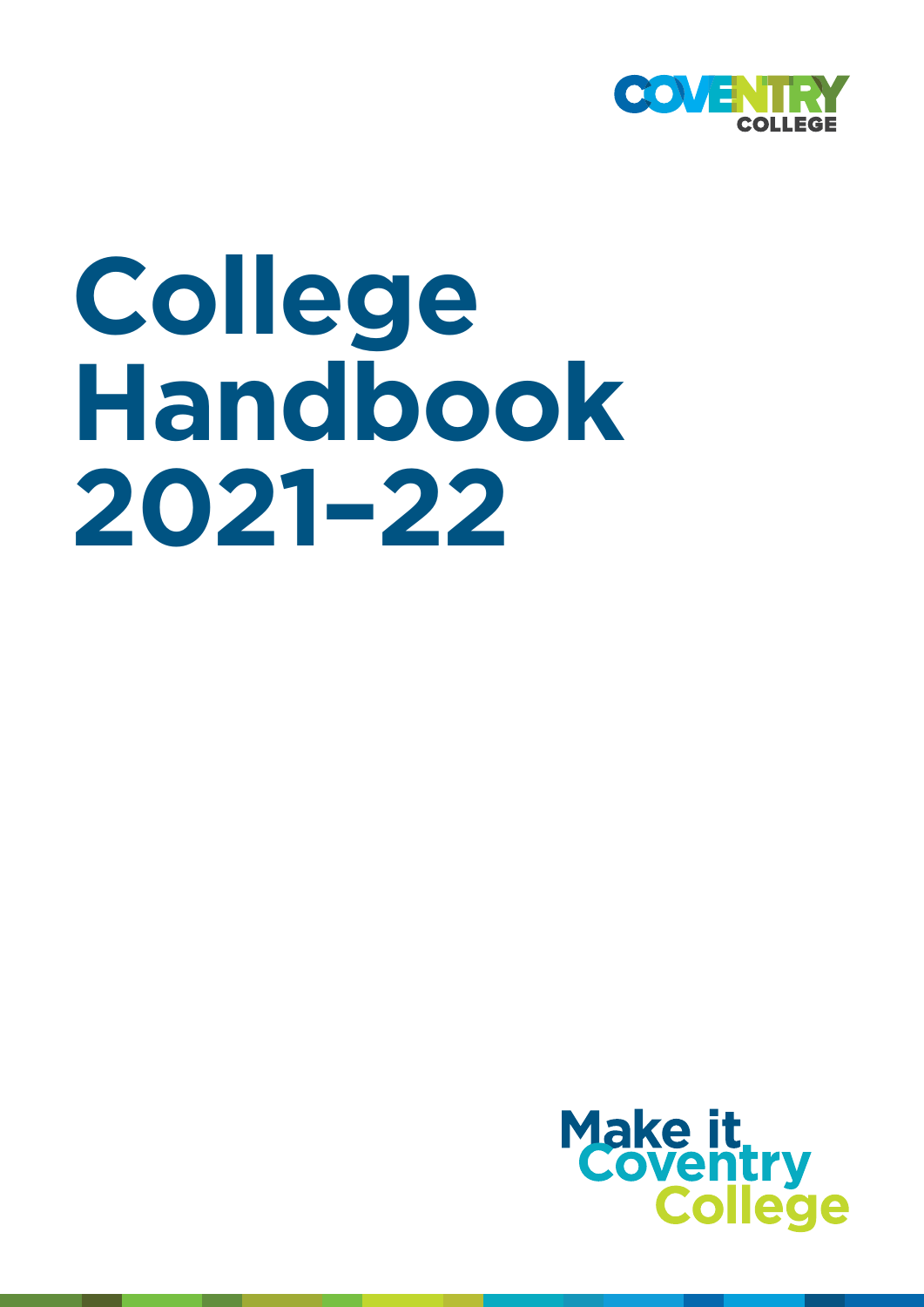**We want to give you the best opportunity to achieve your personal goals, whether they are to progress to a higher level of study or to secure your dream job. Whatever you want to do, we want you to have the best possible support, guidance and access to the highest quality of education.**

In this handbook you will find a complete guide to the College's services - what and where they are and how you can get in touch with them. Please use these services as they can help you to make the most of your time at the College and prepare you well for your next step.

We also hope that you will get fully involved in the many extra-curricular activities that will be on offer throughout the year. We have fantastic facilities for you to use and many exciting clubs to join alongside areas for you to rest and relax with friends. We believe all of these are just as important as your studies!

We want everyone in the College to be and feel safe. If you have any worries or concerns contact your tutor, or the Learner Services team, who will help you access the support you need.

We wish you well in your learning programme and thank you for choosing

Coventry College.

**Carol Thomas**  Principal & Chief Executive Officer

# **Welcome**



## **Welcome to our College**



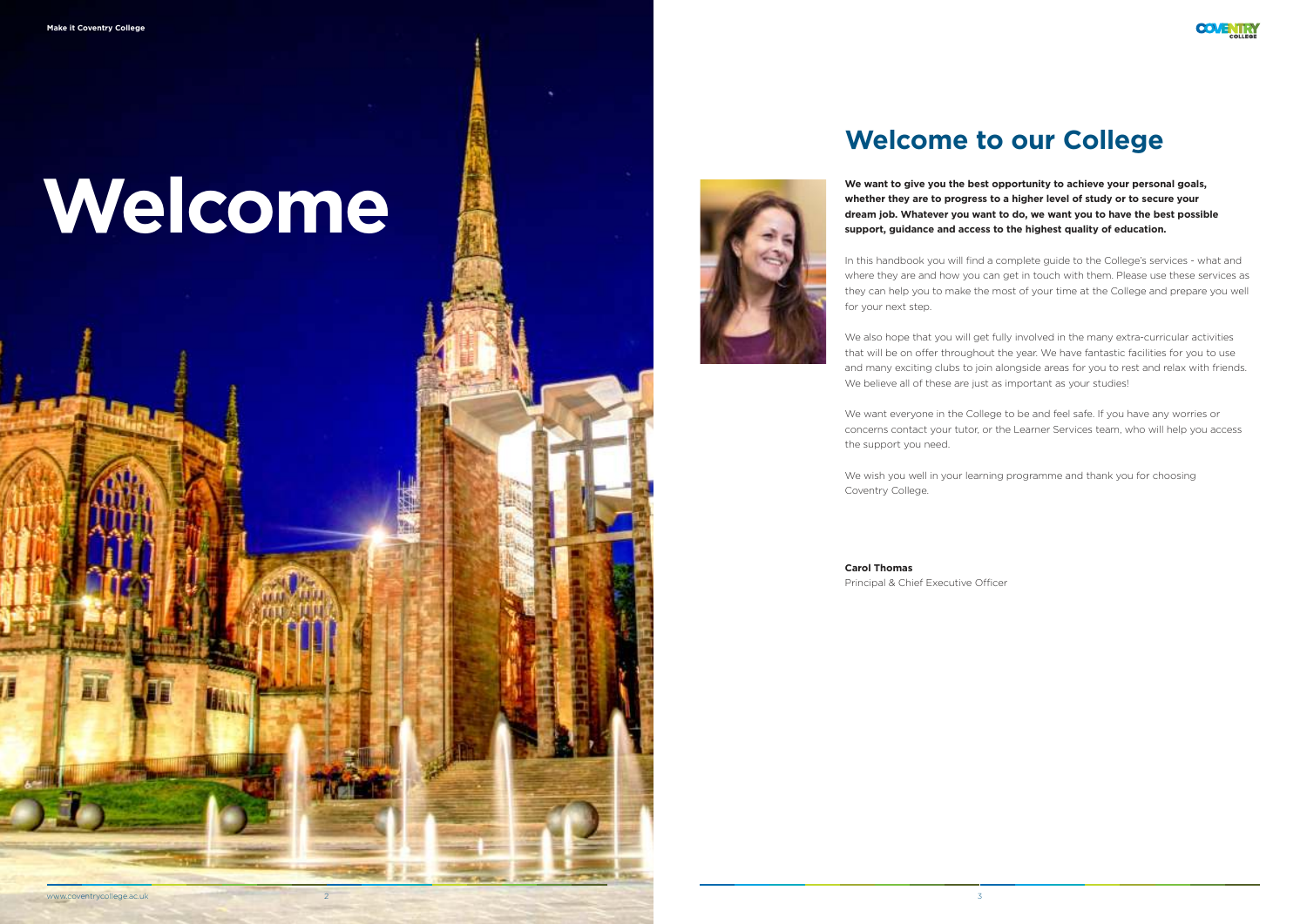**Carol Thomas**  Principal & Chief Executive Officer



| <b>Autumn Term 2021</b> |  |
|-------------------------|--|
|                         |  |
|                         |  |

**6 th September to 17th December**

**Half Term:**

**Spring Term 2022**

**4th January to 8 th April**

**Half Term:**

**Summer Term 2022**

**25th April to 1 st July**

**Half Term:**

## **Senior Leadership Team**



# **Term Dates 2021 - 2022**

**Patrick Geary** Vice Principal, Curriculum and Quality



**Simon Crick** Vice Principal, Finance and Resources



**Gemma Knott** Vice Principal, Business Growth, Engagement and Partnerships

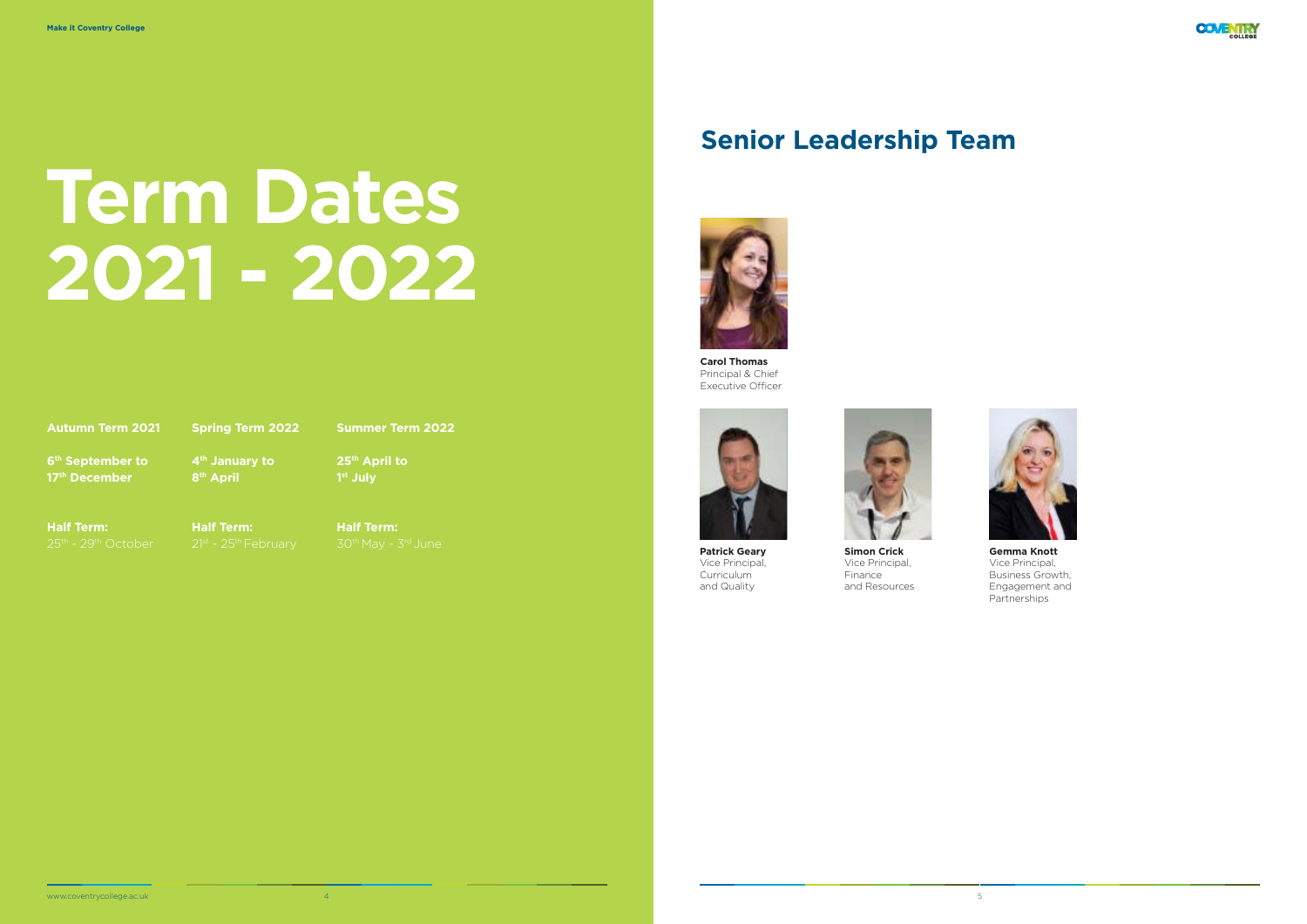| $A-Z$                         | 8  |
|-------------------------------|----|
| <b>College Pledge</b>         | 19 |
| <b>Learner Participation</b>  | 20 |
| <b>Learner Wellbeing</b>      | 24 |
| <b>New to Coventry?</b>       | 26 |
| <b>Learner Practicalities</b> | 28 |
| <b>Strategic Plan</b>         | 36 |



## **Contents**



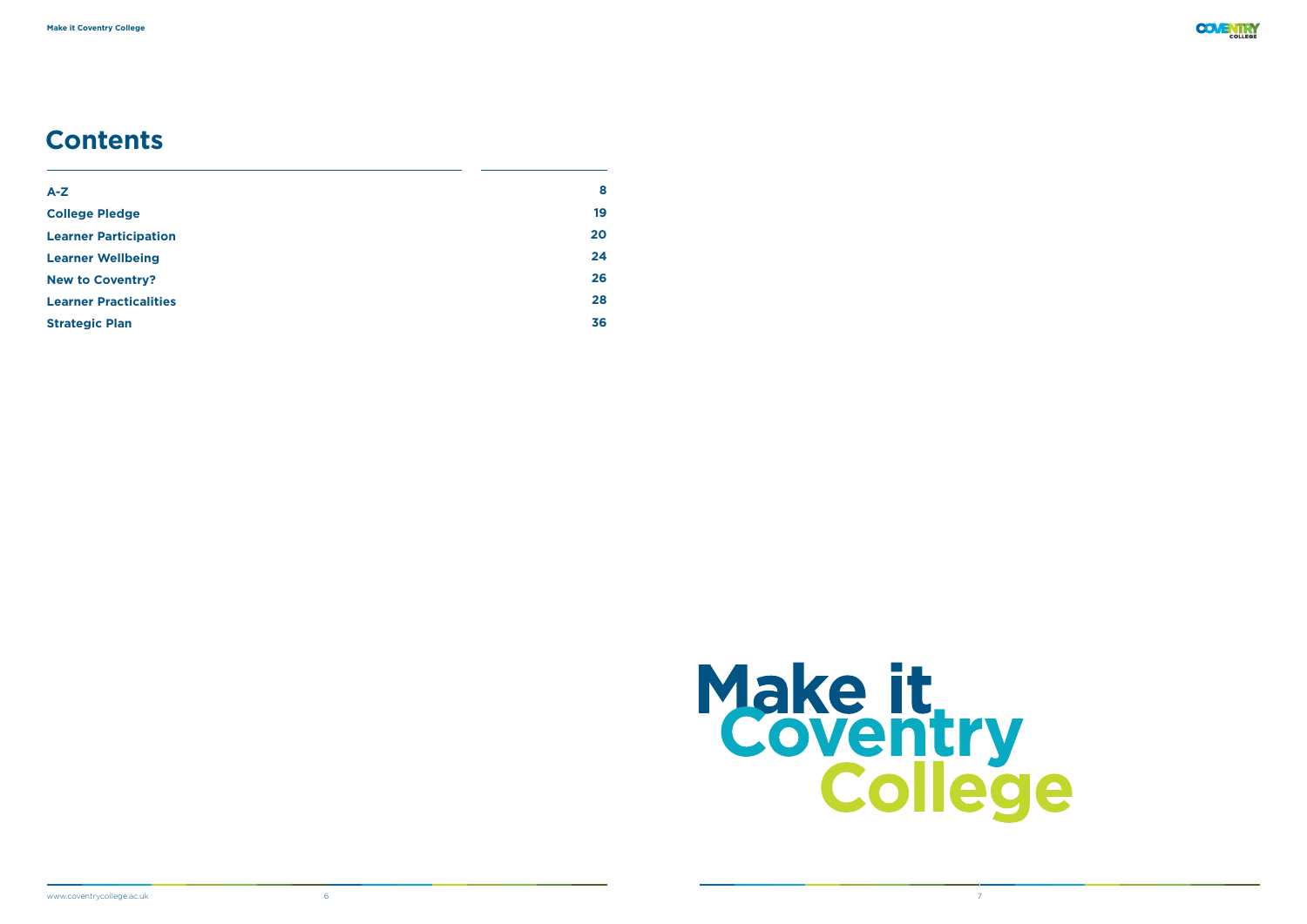# **A-Z of things you need to know**



#### **Additional Learning Support**

We know it can sometimes be hard to ask for support but help is available whenever you need it. That's why, with the right support, you can gain the skills needed to be a more independent learner - the Additional Learning Support Team is here to help to make this happen. If you have a learning difficulty or disability, we have a variety of resources and support options available to you to make sure nothing gets in your way.

If you feel that a grade or mark you have been awarded for your work does not reflect its quality, or if you want to ask for more information about your grade, you should first see the person who assessed your work. The teacher/assessor will explain their decision. If you are not satisfied with this you can appeal against your grade.

We treat each case individually and where possible, make adjustments to suit your additional needs. The Additional Learning Support Team can best advise you on the support that is available. The team can also support you with getting access arrangements for when you take any exams, just come and talk to us.

Come and see a member of the Additional Learning Support Team in Learner Services.

You can also contact the team direct on **02476 791574**.

#### **Assessment of your work and appeals**



The Assessment Policy and Appeals Procedure is available from tutors.

You must be careful not to plagiarise (copy without referencing the source) other people's work by presenting it as if it is your own. Your teacher/assessor will explain what plagiarism is and how you can avoid plagiarism in your work.

#### **Attendance/Punctuality**

Whilst at college, it is essential to attend classes regularly and on time. Research states that learners who attend all their classes are more likely to pass their learning programme.

Attendance will be closely monitored. It is important to note that non-attendance could result in withdrawal from your course.

If you are on a 16-18 full time study programme, you must attend all components of your course. Attendance to GCSE classes is mandatory for all learners who have not achieved a grade 4.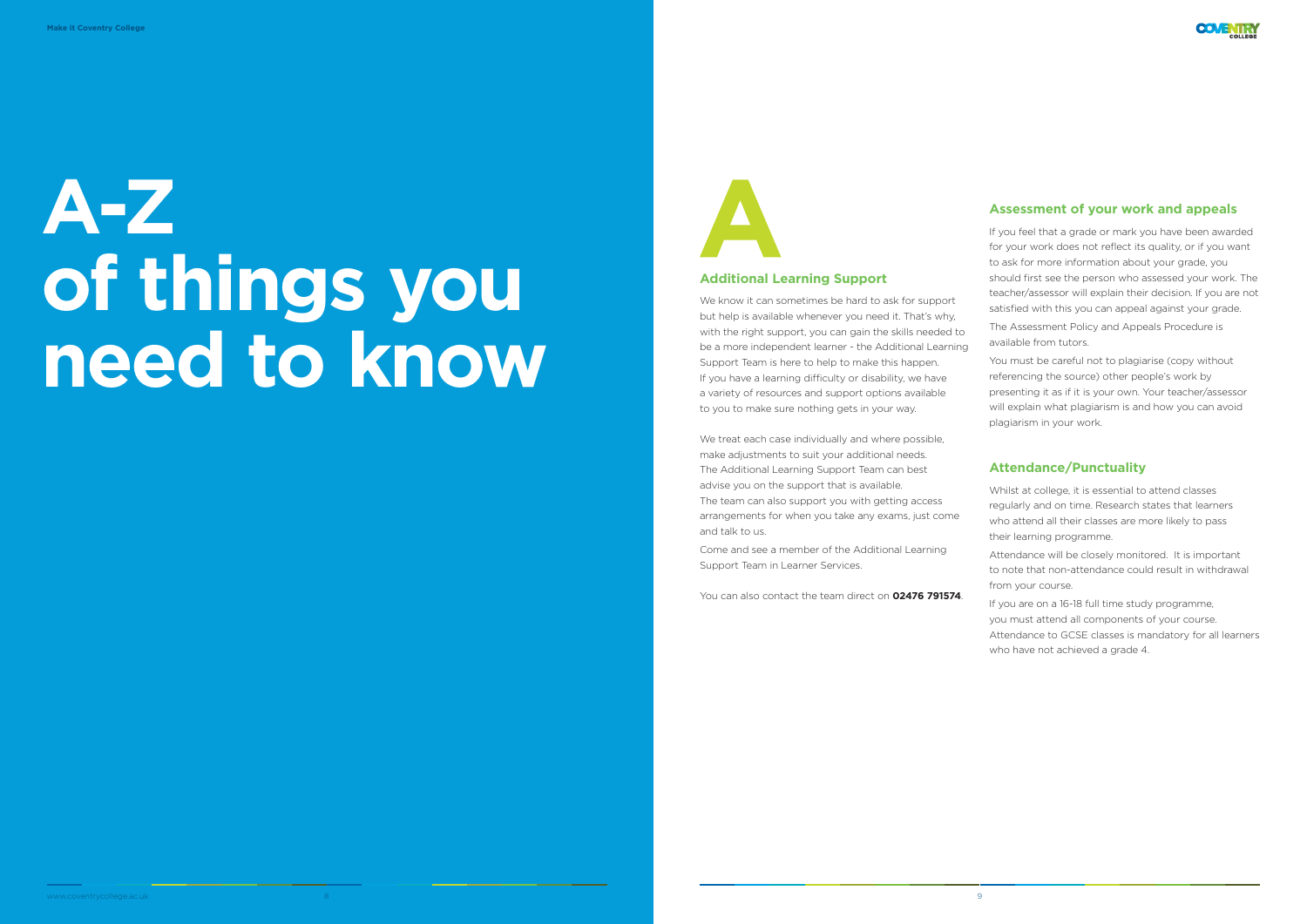#### **We will make considerations if you miss a class for:**

- A medical appointment that cannot be arranged outside college hours (i.e. not a routine doctor or dental check-up but a hospital or appointment with a specialist that cannot be negotiated)
- A religious holiday
- A visit to a university or college either to attend an open day or a career related interview
- An appointment with a careers advisor
- If you have to look after a family member or other person for whom you have a caring responsibility
- Taking part in a sporting, volunteering, performing or other activity as a representative of the College
- Taking part in a competitive activity organised by the College or the Students' Union
- Attendance at a funeral
- Death of a close relative or friend
- Severe disruption to transport (e.g. a rail or bus strike)
- Driving test
- College Learner Rep, learner expert panel or committee meeting

#### **We will not authorise absences for the following reasons:**

- Holidays
- Illness, except in the case of serious, ongoing illness which results in repeated absences and evidenced in writing by your own doctor or specialist
- Work which is not part of the your programme of study
- Leisure activities
- Birthdays or similar celebrations
- Driving lessons

Your tutor will explain the full absence and punctuality policies to you in a tutorial early in your programme. Failure to maintain a good level of attendance/ punctuality will result in appropriate action being taken.



#### **Bullying and Harassment**

If you feel you have been harassed or bullied - don't put up with it. Tell someone, e.g. your programme tutor or a wellbeing coach. The College takes these matters very seriously and the conduct procedures may be used to deal with bullying and harassment.

If you do not feel able to talk, you can email

**safeguarding@coventrycollege.ac.uk** or access the safeguarding button on Moodle.

Details of our policy on bullying and harassment are available on Moodle – your digital learning platform.



#### **Childcare**

The College has a Learner Support Fund that could be used to subsidise child care arrangements depending on household income and funding availability. Please contact Learner Funding Team to discuss applying for funding.

#### **Complaints/Compliments**

If you want to raise a concern, or make a compliment, we will make every effort to help you. The first step usually involves you talking to a member of staff who may be able to help you sort out your complaint. If this does not help, or if you are not sure who to discuss the matter with, you should speak to a member of staff. All complaints are taken seriously, investigated, and the outcome of the investigation is reported back to you.

We also know that alcohol and illegal drugs can affect someone's ability to learn. For this reason a learner may be asked to leave a class if the teacher/assessor suspects they are under the influence of alcohol or illegal drugs and disciplinary action may be taken.

We recognise, however, that learners may feel that they have a drink or a drug problem which they are trying to address. If you are in this position, you can contact a wellbeing coach (see the Counselling section for details of how to discuss your concerns confidentially).

A copy of the Complaints Policy and Procedure and advice on how to use it, is available on Moodle or, please drop into reception where you can pick up a copy. There is a button on Moodle to make a complaint or give a compliment.

#### **Computer and IT facilities/support**

Outside class you can use the computers in the Learning Hubs, provided you present your learner ID card to the Hub staff. All learners aged 16 and over have access to free WiFi whilst on any of the College sites. The College does not tolerate the misuse of IT facilities. Use of another learner's card/username is strictly forbidden as it presents a safeguarding issue.

IT Support is available in the Learning Hub; please feel free to pop in any time to access information about college systems, Wi-Fi and IT information.

#### **Printing**

All learners are given an annual printing allowance. You will be warned how much a print job will cost before it is printed. Your learner ID card will provide access to all multifunctional devices for printing, copying and scanning. Additional print credits can be purchased from the Learning Hubs.

#### **Digital Learning and Email**

To help you, the College has a digital learning environment called Moodle available online 24/7. All learners have an email address to communicate with teaching staff and each other. For IT related queries please visit the Learning Hubs.

#### **College Pledge 2021-2022**

The College will do everything it can to help you to do well at College and has a College Pledge 2021-2022 to tell you what we expect you to do in order to be successful.

If you do not comply with the College Pledge e.g. if you miss classes, or behave inappropriately - your tutor may proceed through the disciplinary process. In the case of a serious breach of discipline, a learner may be suspended or even excluded from college. If you are under 18 we will inform your parent/carer of any formal conduct meetings.

#### **Counselling Service**

If something is concerning you or you need someone to talk to, the college mentors are here to help.

Pop in to see a wellbeing coach in Learner Services. They will talk to you confidentially and offer you advice or refer you to another service.



#### **Drugs and Alcohol**

The College will not tolerate the use, possession or distribution of illegal substances on college premises.

If you are taking any prescribed medication that may affect your college life you should tell a teacher/assessor.

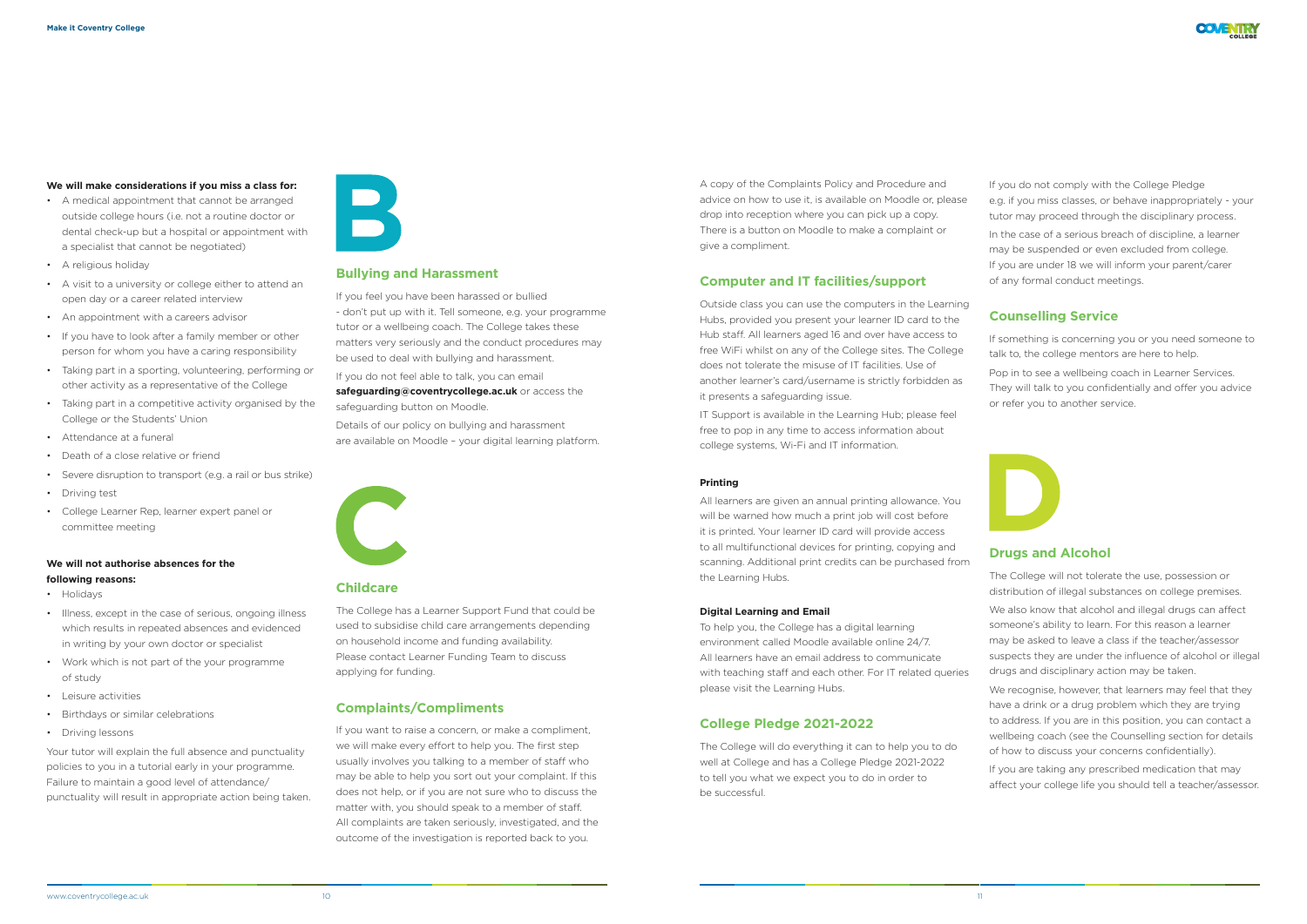#### **Equal Opportunities**

The College is committed to promoting equality of opportunity and celebrating diversity. We will adopt measures to combat discrimination on grounds of race, colour, nationality, ethnic or national origin, sex, age, health status, disability, sexual orientation and political or religious beliefs.

#### **We ask you:**

- To co-operate with your fellow learners and staff
- Not to use racist, sexist or other discriminatory language, jokes or materials
- To challenge others if they treat people unfairly
- To let us know if you are aware of any discriminatory behaviour
- If you feel that you have been harassed or discriminated against, please do something about it; (See 'Bullying and Harassment' on page 10 of this section)
- If appropriate, you could tell the person whose behaviour is offensive - they may not realise what they have done
- To use the College complaints procedure your tutor or the Students' Union will be able to help you.

Your teacher/assessor will explain to you which qualifications you will be taking as part of your learning programme. They will tell you if you need to do anything to register with the awarding body and enter for any exams that you will take. Your teacher/assessor will check that you are registered for the qualification and/or entered for any examinations.

#### **Exams and Awards**

Some learners are entitled to special arrangements in their exams - for example, extra time. If you think you may be entitled to special arrangements for your exam, please visit the Additional Learning Support (ALS) Team in Learner Services.



#### **Health and Safety**

The College must provide a safe place for staff and learners - and you have a responsibility to follow the Health and Safety policies and procedures of the College. Together, we can ensure that we work and study in a safe environment. You must tell a member of staff if you see something that you think may be unsafe.

#### **Fire**

If you hear a fire alarm you must leave the building immediately and go to the nearest assembly point. Details of the assembly points will be near every fire exit.

#### **Emergency Evacuation**

Although it is very difficult to plan for every emergency situation; the College has procedures in place to help ensure the safety of learners, visitors and members of staff in the case of rare or unlikely emergencies.

#### **Safety Notices**

In each room, near the door, there is a safety notice. This tells you what to do in the case of fire, emergency or if someone needs first aid.

Please take the time to read this notice in each room that you use.

#### **First Aid**

Inform your tutor or see the staff at Reception if you require First Aid support. We have qualified First Aiders to help and advise you as needed.

#### **Security/Personal Possessions**

Please keep your personal possessions with you at all times unless you are provided with a secure facility. The College cannot be liable for any loss or damage to your personal property.

Never leave your possessions in walkways or by the side of tables as someone could trip over them.

Do not bring anything in to college that could be considered a dangerous or offensive weapon. If your learning programme equipment is potentially dangerous, you must follow the Health and Safety guidance about carrying it. Our security team is here to help and advise you.

#### **COVID-19**

It is essential that whilst at College, you adhere to the guidance in relation to special measures taken to ensure your safety, particularly social distancing, hand sanitisation and following one-way systems etc.



#### **ID Cards**

In the interest of improving college security all learners are expected to wear their learner ID cards on a lanyard at all times while they are at college. The ID card must be clearly visible and there will be regular ID checks to ensure all learners wear their ID cards.

#### **Illness at College**

You should advise your tutor as soon as possible if you have any special medical conditions.

If you feel ill at college, contact a member of staff who will call a first aider. We can then discuss with you what the next step will be, from going home to taking you to hospital.

#### **Learning Hub**

Our Learning Hub provides all learners with access to a wide range of information, learning resources, study facilities and IT support.

Go to the Learning Hub to:

- Borrow books, laptops or headphones
- Get help finding resources and information for independent learning
- Get help with photocopying, printing and password resetting

There is an online catalogue for searching books and eBooks.

As an enrolled learner you are entitled to borrow books and other resources; please produce your ID card each time.

#### **Studying in the Learning Hub**

You will find PCs, Macs and independent learning spaces in the Hub as well a range of information sources for your learning programme, such as books, online resources, magazines, newspapers and DVDs.



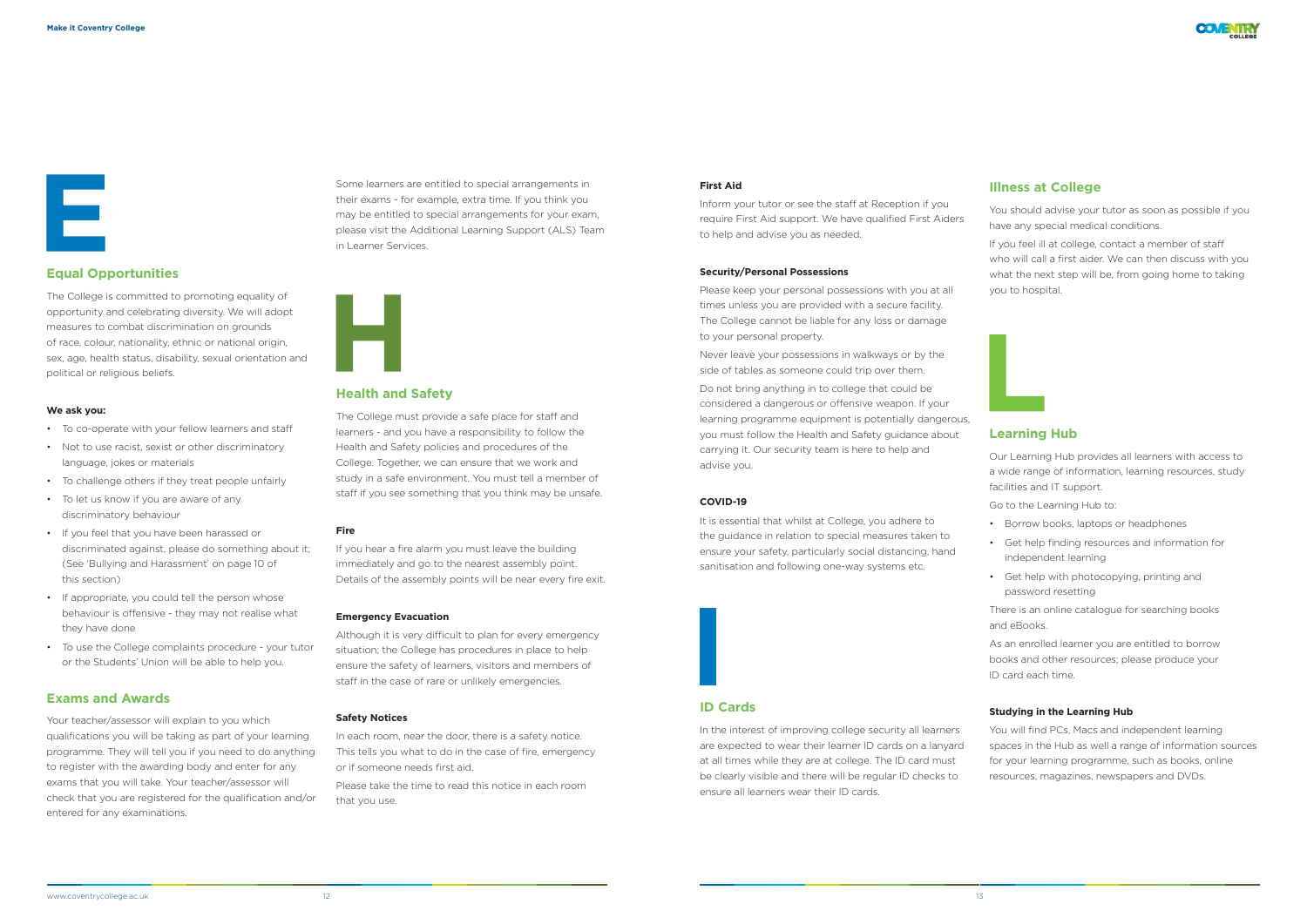#### **Printing and Photocopying**

Multifunctional devices are for printing, photocopying and scanning. Your learner ID will give you access to these, and staff will advise you on their use.

#### **24/7 Virtual Library**

These resources include e-books, encyclopedias, online video streaming and magazine databases covering every subject.

#### **Personal Development and Wellbeing Coaches**

The PDWC help learners who want support with anything that may affect them being able to succeed at college.

This help is very practical and can include:

- Help with planning for coursework deadlines
- Resolving problems with other learners
- Signposting to useful services in college and the local community
- Help with housing
- Money management
- Overcoming difficulties on your learning programme
- Accompanying learners to meetings or appointments e.g. Solicitor or Benefits office

Our coaches can be found in Learner Services, on the ground floor of the North building.



#### **Money Matters and Funding**

Coventry College recognise that our college support funds have an important role to play in removing barriers for learners who might be struggling with financial issues.

Please come along to Learner Funding Team to find out more about help with help buying kit and equipment, bursaries, travel costs, free college meals, advanced learner loans, childcare funding and more.

#### **Multi-Faith and Contemplation**

Multi-Faith and Contemplation facilities are available for all learners to access every day, and is located on the fourth floor of the North building.



#### **Parents/Carers of Learners**

Many of our learners' parents/carers are interested to know how they are progressing at college. Many parents/carers are also providing a high level of support for learners.

For this reason we may contact your parents (if you are under 19) for the following reasons:

- To tell them if your attendance has not been satisfactory
- To tell them if you have been involved in an accident or health emergency at college
- To tell them if you have been involved in a serious disciplinary matter
- To ask them where you are if you have been absent from college without contacting us
- To invite them to a meeting with college staff.



#### **Recycling Facilities**

The College has installed highly visible recycling stations around the College campus in an effort to reduce the amount of waste it sends to landfill. These are located in all public areas and circulation spaces, and smaller dry mixed recycling units are located in all staff and photocopying areas.

Please use the bins to support the College's environmental strategy.

#### **Smoking**

The College is an entirely smoke free site (including E-Cigarettes) except for the clear designated areas.

#### **Safeguarding**

We want everyone at the College to be and feel safe. **If you are worried about anything or anyone, talk to someone. Call or text: 07976 202942**

You can also contact a Safeguarding Officer on email **safeguarding@coventrycollege.ac.uk** or **02476 791115**

#### **Prevent**

Safeguarding our learners, staff and visitors is an important issue to us.

Another aspect of safeguarding is the Prevent duty which requires the Further Education sector to have "due regard to the need to prevent people from being drawn into terrorism, supporting terrorism or being drawn into non-violent extremism".



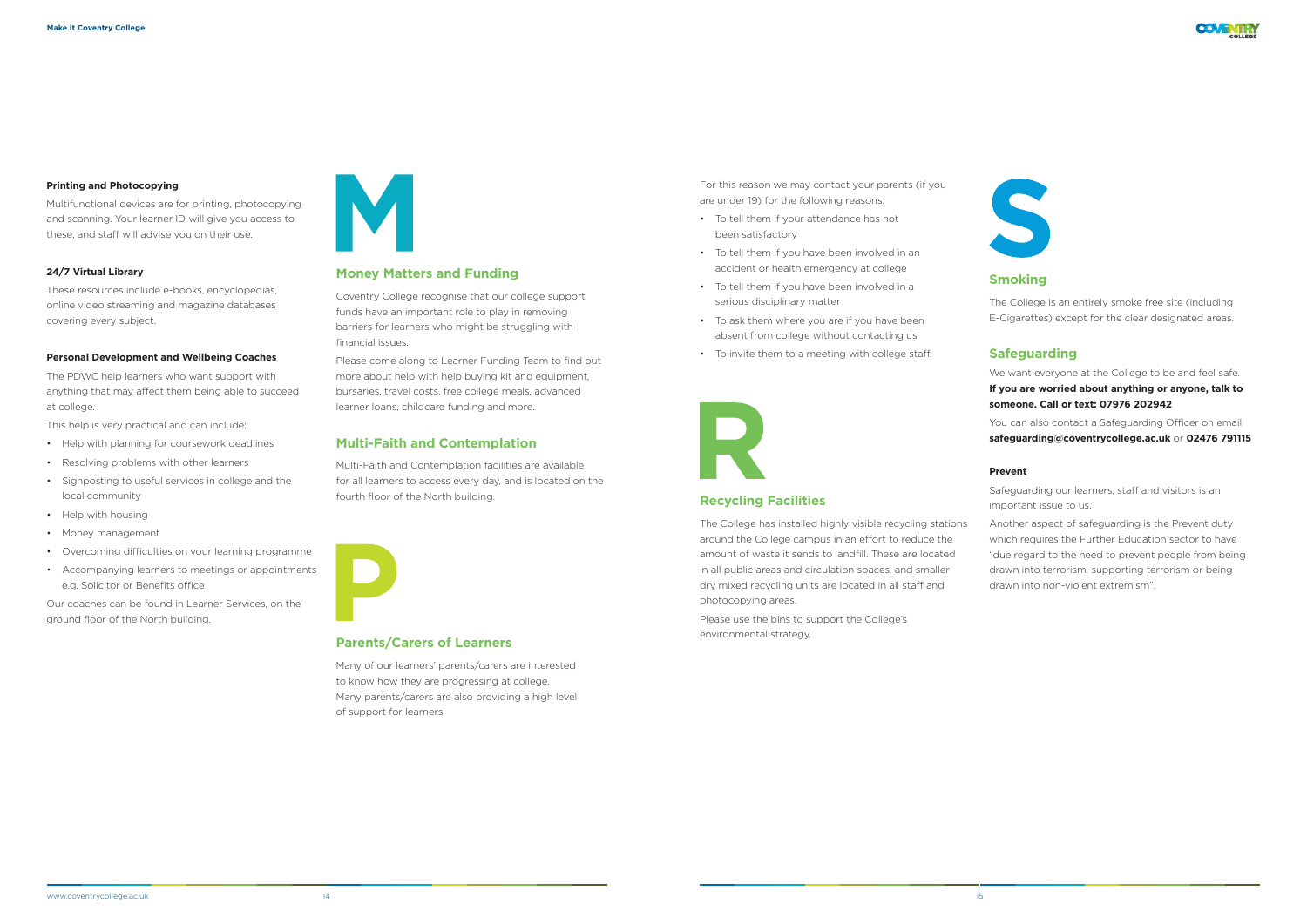There is a duty to ensure that those identified with vulnerabilities are given appropriate advice and support.

The Government has defined extremism as "vocal or active opposition to British Values", which include:

- Individual Liberty
- Rule of Law
- Democracy
- Mutual respect and tolerance of different faiths and beliefs.

This includes not discriminating against those with protected characteristics (Equality Act 2010), namely:

- Age
- Disability
- Gender reassignment
- Marriage and civil partnership
- Pregnancy and maternity
- Race
- Religion and belief
- Sex
- Sexual orientation

Under the Prevent duty, Coventry College has a dedicated point of contact, who can be reached on **07976 202942.** 

College staff have been briefed on the range of vulnerabilities that would indicate that an individual may need support.

Although having one or more of those characteristics will not necessarily drive someone to terrorism, it is a possibility, and staff are being urged to be vigilant and to report any concerns to our Safeguarding Team.

Coventry College also regularly monitors and reviews internet use of staff and learners against safeguarding and Prevent categories.

#### **Students' Union**

As a learner at Coventry College you are automatically a member of the Students' Union (unless you tell us that you do not want to join). This automatic membership allows you to benefit from the hundreds of discounts available on goods and services both locally and nationally by purchasing an NUS Extra card.

The most important functions of any Students' Union are to represent the views of the learner membership and to provide recreational activities. In order to carry out these functions the Students' Union is run by a team of elected learner officers and supported by members of the Learner Experience Team.

#### **Learners run the Students' Union through the Executive Committee which consists of:**

- President
- Vice President
- Digital Media
- Events Officer
- Equality and Diversity Officer
- Sustainability Officer
- Teaching and Learning Officer
- Welfare Officer
- Finance Officer

Elections for these posts will be held in November. Find us in The Hive!

#### **Common Room**

The Students' Union area is available to all learners; a place to relax and meet your friends. You will find a pool table, table tennis and our enthusiastic staff team.

There is also a space which can be booked for social activities such as clubs and Learner Community meetings.

### **Tutors and Tutorial Support**

#### **Tutors for full-time learners**

#### **What's the difference between a teacher/assessor and tutor?**

- Your teacher/assessor is there to provide you with lessons, materials and activities that you need in order to learn in a more formal way
- Your tutor is there to review your progress at college and to ensure you receive the support you need to make the most of your time here. Your tutor may also be one of your teachers/assessors.

#### **Your tutor and English/maths teachers/assessors (if applicable) will:**

- Provide you with an induction into the College
- Monitor your attendance, punctuality and progress
- Help you get the most from the services the College offers to support you - if you need help, your tutor will know where you can get it
- Help you to set targets that you need to make progress through your learning programme
- Check if you need extra support with your work
- Listen to you if there are personal issues that you want to discuss and advise you of extra support you can have, to help you with these issues
- Organise trips and activities that will give you opportunities outside your learning programme and develop your employability skills
- Write reviews of your progress and send a copy to your parents/guardian if you are 18 or under
- Can write a reference for you when you complete your programme.

#### **Pro Portal**

The Pro Portal system monitors your individual progress against your personal targets and presents all the relevant information on one simple system. The data ranges from grades, attendance through to pastoral targets and goals.

Pro Portal helps learners by allowing them to easily assess their individual progress against personalised goals, giving you greater ownership of the learning process and encouraging you to perform to a higher standard.

#### **What the College will do for you**

In the first six weeks\* of your programme we will provide:

- A thorough introduction to the College, the services we provide and your learning programme
- Help with setting targets for your time at college
- A programme handbook

(\*For full time learners or two weeks for part time learners)

#### **To help you achieve on your learning programme we will provide:**

- A probationary period for the first six weeks of your learning programme
- Well prepared teaching programmes that are appropriate to your needs and the requirements of the awarding body
- Classes that begin and end on time
- Qualified and experienced staff
- A safe, high quality learning environment
- A Learning Hub, computing facilities and services to support your studies
- A tutor to support you during your time at college
- Regular target-setting and review tutorials
- A caring and supportive environment

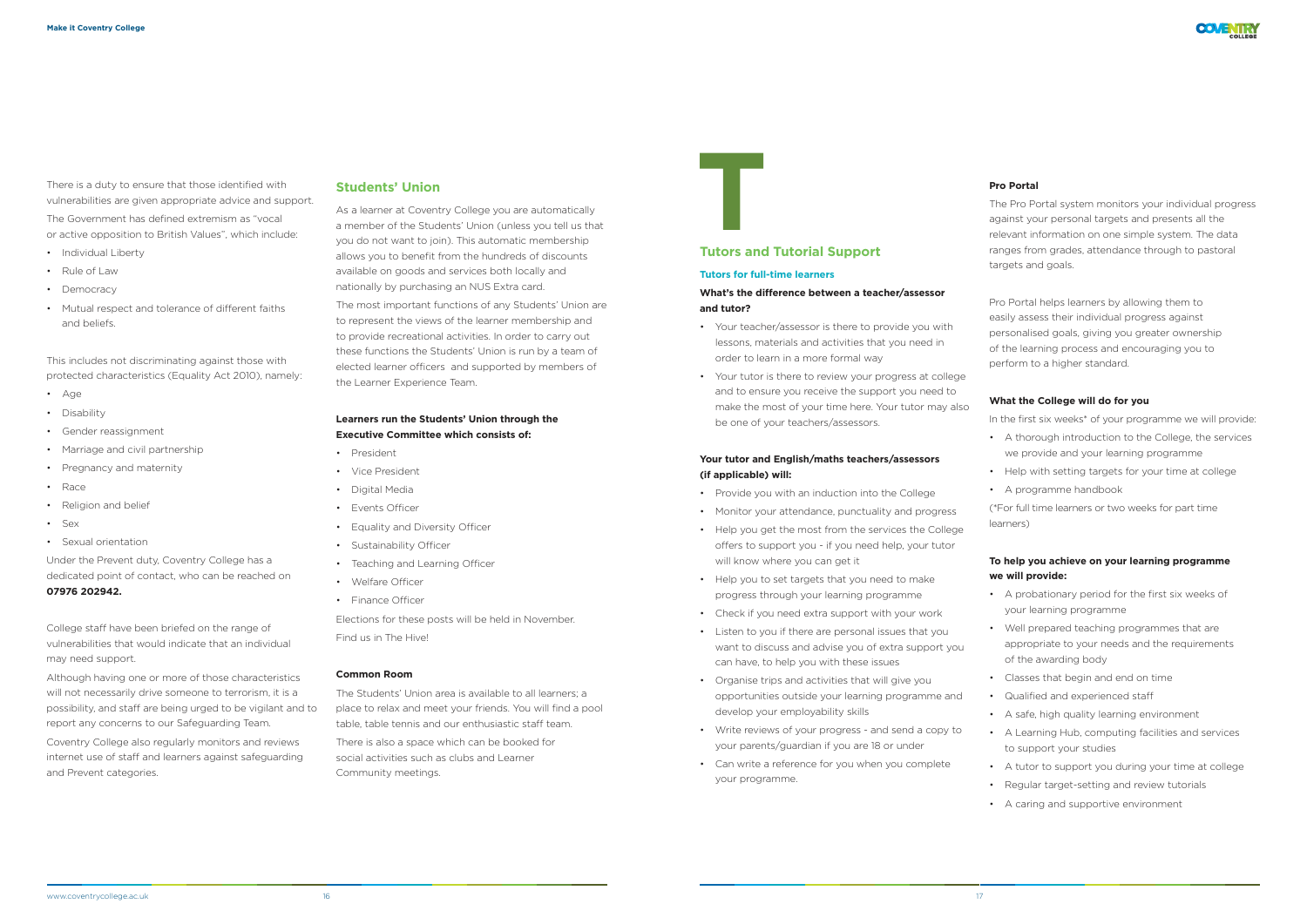- Assignments that are planned to take account of your workload and that are assessed fairly. The results of the assessments will be returned to you within 15 working days Information about exam times 15 days before
- Advice on your options after your learning programme.

the exam is due to take place

#### **Parents/carers of learners aged 18 and under on full-time learning programmes can expect us to provide:**

- Parents handbook (online)
- An invitation to a new parent information evening
- An invitation to a meeting to address or discuss progress

#### **We will ask you to help us to improve the College through:**

- Learner feedback questionnaires
- Discussion groups with the Principal and other senior managers
- Your programme representative
- The Students' Union
- Tutorial discussions
- Programme reviews
- Organise trips and activities that will give you opportunities outside your learning programme and develop your employability skills (when Government guidelines allows)
- Write reviews of your progress and send a copy to your parents/guardian if you are 18 or under
- Write a reference for you when you complete your learning programme (on request).



#### **Work Experience and Careers Advice**

Our Careers Service is based in Learner Services near to the main reception area. For help simply pop along for a drop-in session or to book an interview simply go the reception. We can help you to progress into your chosen career and we run lots of different workshops such as UCAS, CV writing and how to apply for jobs or Apprenticeships.

A work placement is an essential part of your time at college. During your study programme you will be given the opportunity to gain valuable skills and

experience with employers.

Our friendly placement team are here to provide help and support in securing you a quality placement opportunity to provide a real insight into the world of work.

## **Coventry College Pledge 2021-22**

- A safe, supportive and friendly learning environment
- The promotion of equality and respect and the celebration of diversity
- Opportunities for everyone to share their views
- Consistently high aspirations and expectations
- Inspiring teaching and learning to support achievement and progression **•** High quality facilities, equipment and support
- 
- Access to advice on careers, finance, health, wellbeing and personal development
- Access to a range of teaching, learning and assessment methods to suit flexible learning and the effective use of technology to support learning

- Set high expectations and aspirations for yourself
- Take every opportunity to get the most out of college life
- Take responsibility, attend regularly and on time
- Follow the College policies and procedures; they are there to keep you and others safe and on track, especially those that are in place to support social distancing and the health and safety of all our staff and learners
- Be positive about the range of flexible teaching, learning and assessment methods available and let us know when you need help and support with blended learning or using technology
- Help the College to improve by giving your considered views
- Respect others their values and beliefs and their right to learn
- Keep yourself and everyone else safe. Let us know if anyone is at risk of harm

### **Coventry College will provide:**

### **As a learner at Coventry College you will:**



- 
- 

- 
-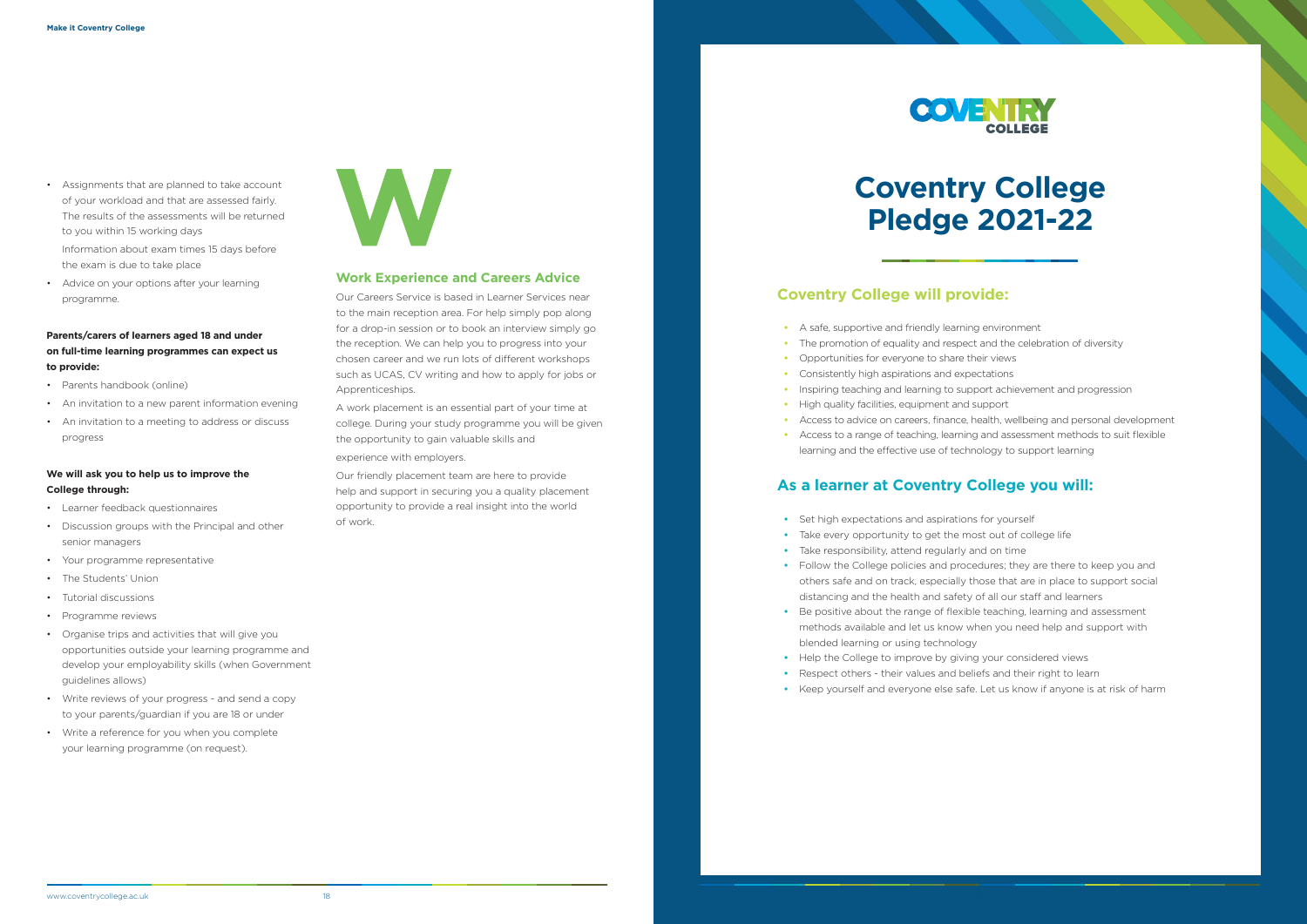# **Learner participation**

#### **The Enrichment Programme is delivered from 'The Hive', Learner Enrichment Centre.**

Please see the Enrichment section on Moodle for the full list of exciting and diverse projects, clubs, activities, programmes, trips and communities which all learners are able to get involved in throughout the year.

#### **We cannot put on these activities without your help.**

We need YOU to tell us what activities you would like to do! We are always open to suggestions so if you have an idea for a trip, volunteering activity or taster session let us know and we will look at putting it into the next programme.

**Look on the Moodle calendar for a full list of activities and trips for this year (in accordance with Government guidelines).**



## **Enrichment activities to get involved in!**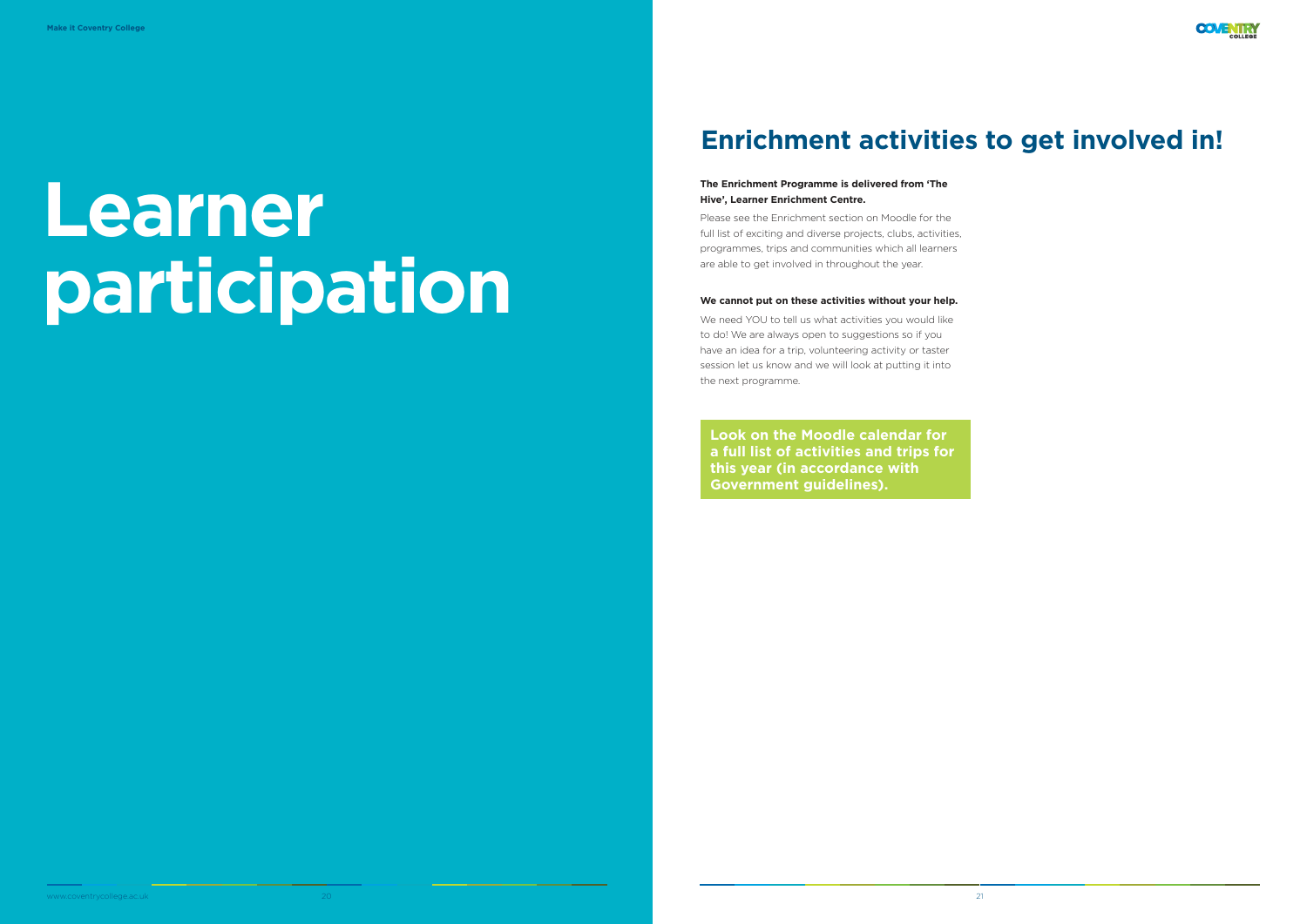#### **What does your Union do?**

- Organises learner events
- Organises weekly activities
- Raises money for charity
- Promotes and supports learner communities
- Raises awareness of learner issues through campaigns
- Represents learners views at learning programme and college level to senior management
- Influences college policy to benefit the needs of learners

#### **Want to get involved? Here's how...**

#### **Elections**

Elections run every November and June to recruit new members to the Students' Union Team. Talk to the President or Learner Experience Team to find out how to get involved.

#### **Join a Learner Community**

Communities are learner led groups that get together to share their common interest. Communities are a great way to meet new people or just to spend time with those that share your interests. Coventry College has the following Learner Communities:

- Film Club
- Gaming Community
- Lighthouse (LGBTQ+ club)
- Art & Craft Club
- Debating Community (Cov Chat)
- Football Club
- Chess Club

#### **Set up a Learner Community**

Don't see a community of interest? Then why not set up your own? You can set up a community for almost anything. You can then attract members and get some funding from the Students' Union to carry out your activity. Pop down to the Learner Experience Team with your new community name and we'll get you started.

#### **Where to find us**

The Students Union is located in **The Hive, Learner Enrichment Centre. All learners are automatically enrolled with the National Union of Students** and are able to apply for a TOTUM Card online at any time, which provides a wide range of discounts to learners in stores and online (www.totum.com).

## **Students' Union**

The Learner Voice programme actively celebrates and promotes the learner voice through the Learner Representative system. Learner Representatives are recruited within their tutor group throughout September and October and there are a range of personal and professional benefits by becoming a Learner Rep. Please simply pop into the Hive at any time to ask staff for more details.

#### **What is a Learner Rep?**

A Learner Rep is elected by their learning programme mates to represent their views to the College and share them with us at least three meetings each year.

Reps ask their learning programme mates how things are going at college, discuss any concerns, issues or positive feedback and tell us about these at their department's termly meeting.

These meetings are also attended by the College's Senior Management.

#### **Benefits**

All Learner Reps receive training, they develop a variety of useful skills which will look great on your CV or UCAS application.

#### **How to become a Learner Rep**

Talk to your tutor at the start of the year who will be arranging a class election to appoint the Rep for your learning programme.

## **Learner Voice**

## **Learner Reps**

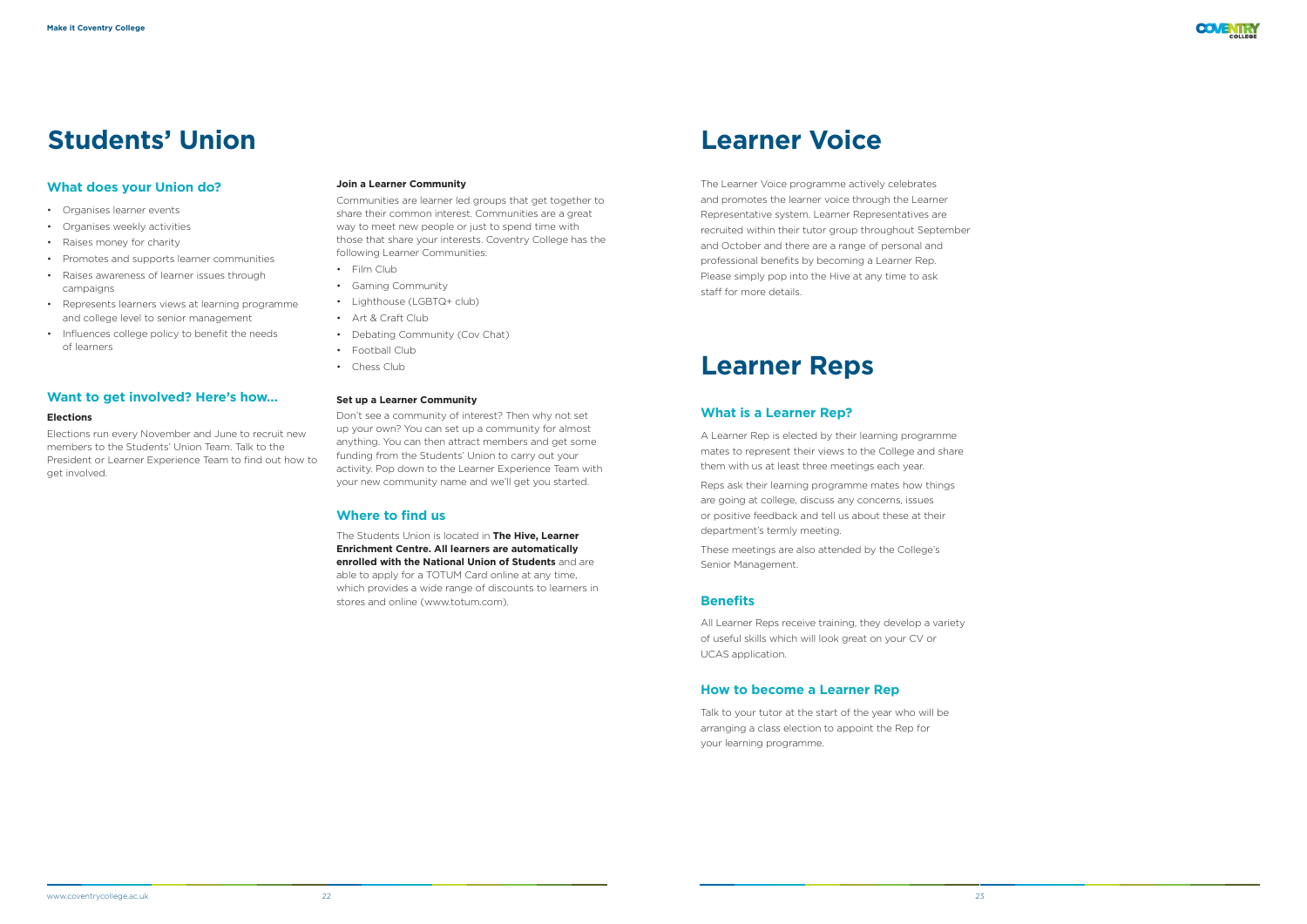#### **What can a Personal Development and Wellbeing Coach do for me?**

Offer learners the opportunity to talk over their concerns privately and then work with them to identify the best course of action. We cover a range of areas including:

- Housing
- Finance/funding
- Learning programme concerns
- Bullying
- Sexual health advice
- College complaints and compliments
- Personal worries about college or home

#### **Something else on your mind?**

# **Learner wellbeing**

If you have something you would like to talk about but are not sure where to turn, arrange an appointment with a college Personal Development & Wellbeing Coach at a time that suits you.

#### **The Personal Development and Wellbeing Coaches can:**

- Talk to staff members on your behalf
- Recommend college based services that could help
- Put you in touch with organisations in the local area
- Help you arrange appointments for extra support

Drop in and see a Personal Development and Wellbeing Coach in Learner Services.

## **Personal Development and Wellbeing Coaches**

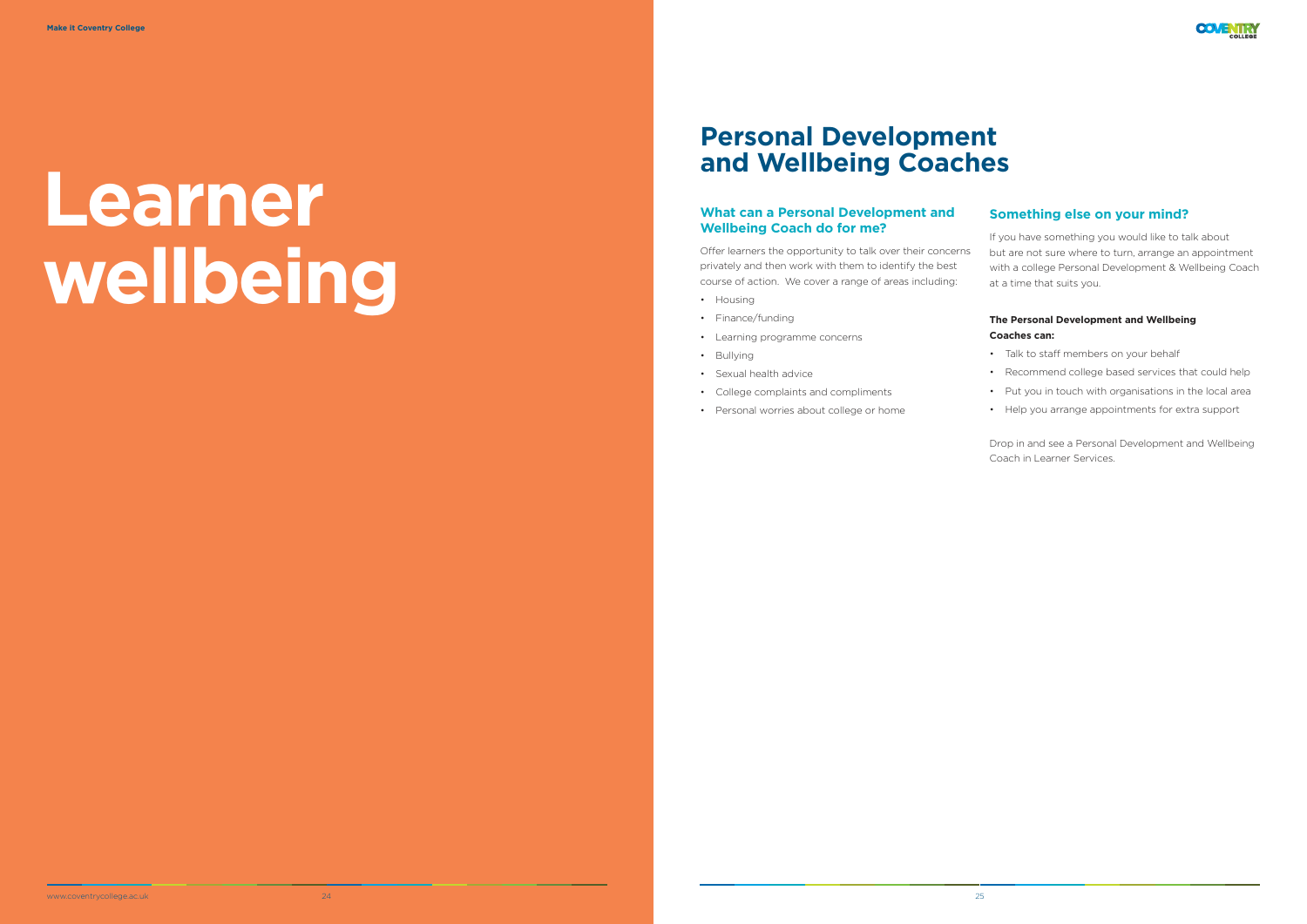# **New to Coventry?**

#### **This section of the handbook is specifically for those new to Coventry.**

If you have any questions or anything that you want to talk about, please speak to someone in Learner Services. Remember, you may be a long way from home but you have many people who you can talk to at the College. We all want you to have a happy and successful time here.

You can find information about the following subjects:

- Driving in the UK
- Finding your way around the College
- Managing your money
- Medical matters
- Other useful telephone numbers and addresses
- Personal details/important information
- Religious support
- Sport and other activities
- Travel

#### **Driving in the UK**

If you are planning to drive while you are in the UK, you will need to make sure that you follow all legal requirements.

For more information on this, please see the UKCISA guidance on driving in the UK.

**www.ukcisa.org.uk**

#### **Working while you are studying (if from outside the UK)**

As an international learner studying on a full-time learning programme, you may be able to work, subject to certain conditions.

For more information on working whilst studying, please see the UKCISA guidance notes on working during your studies.

**www.ukcisa.org.uk**

#### **The Law**

There can be serious consequences for anyone breaking the law so please make sure that you abide by the law in ALL aspects. The areas which you need to be particularly aware of are:

- immigration regulations
- working in the UK
- driving in the UK
- licensing regulations.

## **New to Coventry?**

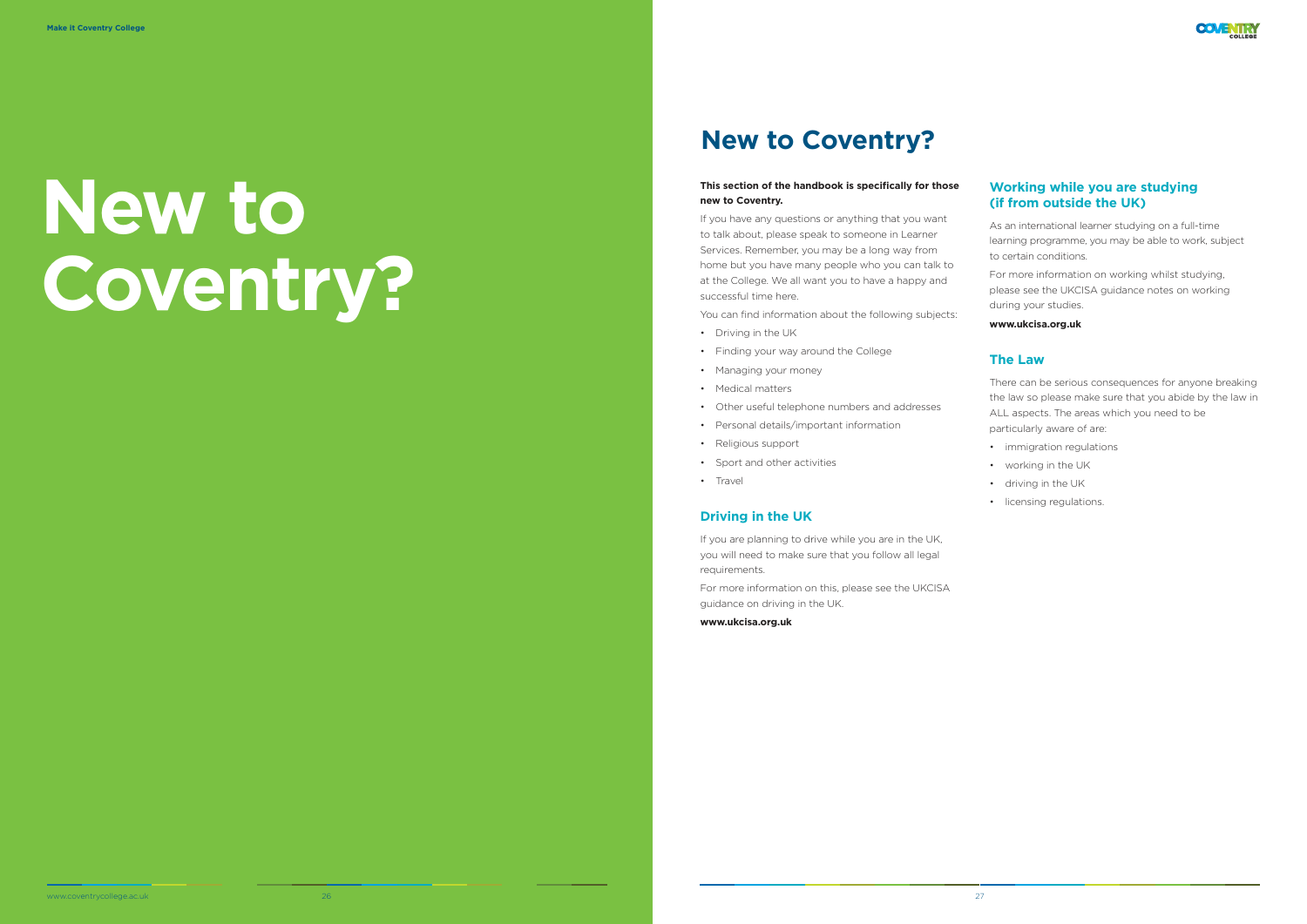# **Learner practicalities**

#### **We recommend that you do not carry too much cash with you at any one time.**

If you are staying here for a time, you should open a bank account.

#### **Opening a bank account**

You will need a letter from the College before you can open an account. The staff in Learner Services will be able to help you.

There are many large banks in the city centre. The names of the main banks are:

- Lloyds
- TSB
- HSBC
- Natwest
- Barclays.

#### **NOTE**

**Banks usually close at 15.00 or 17.00 for counter services, but if you have a cash card you will be able to use the external ATM machines 24 hours a day.**

#### **Exchanging currency**

Banks, post offices, travel agents and Marks and Spencers will all convert foreign currency for you. The rate of exchange will always be clearly displayed so you can compare any variations.

#### **Credit cards**

Paying by credit card is very common in the UK. The most popular cards in use are Visa and Mastercard. They are accepted in most restaurants, cafes, shops and cinemas.

If you are unsure about your own credit card, ask before you make a purchase.

## **Managing your money**

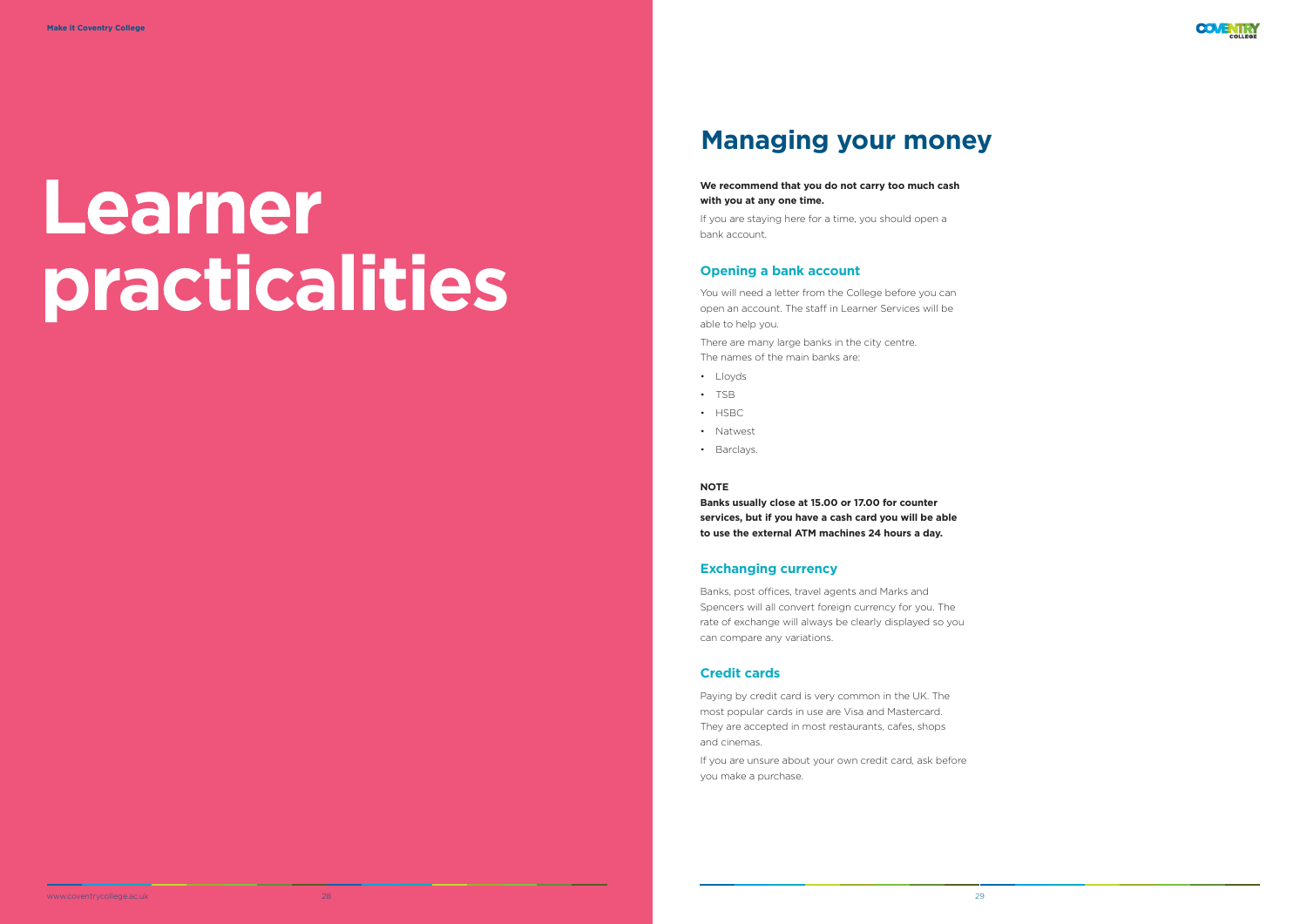#### **Doctors**

International learners entering the UK to study a full-time learning programme for more than six months will normally be provided with medical treatment without charge under the National Health Service. However, it is possible that these regulations may change. If you are staying for less than six months, you need to obtain private medical insurance.

Register with a doctor at the start of your term. You need to do this so that if you do become ill, you can see a doctor straight away.

You can find a service near you through the NHS

**www.nhs.uk/Service-Search/GP/LocationSearch/4** 

If you prefer, you may wish to register with a surgery that is nearer to your home.

For minor ailments and injuries you can telephone NHS non-emergency number **111.**

#### **Dentists**

There is a charge for all dental treatment. These costs should be covered by your health insurance policy.

#### **Emergency situations**

#### **Medical emergencies**

If you need immediate medical help, you can go to the **University Hospital Coventry & Warwickshire Accident & Emergency, Clifford Bridge Road, Coventry, CV2 2DX.**

#### **The Samaritans**

This is a 24 hour, year-round, telephone support service for people who wish to talk to someone about serious emotional crises. The service is totally confidential.

**08457 909090 www.samaritans.org.uk**

#### **Unplanned pregnancies**

For further information and confidential advice you can contact BPAS (British Pregnancy Advice Service). To make an appointment, telephone **08457 304030.**

#### **Rape Helpline**

For victims of sexual assault, contact Coventry Rape and Sexual Abuse Centre on **02476 277777.**

#### **NSPCC Young Persons Protection Helpline**

If you have concerns about yourself or someone you know who you feel is at risk of abuse, you can contact the NSPCC in confidence.

**0808 800 5000 www.nspcc.org.uk**

**You can also contact our Safeguarding Team, see page 16 of this handbook.**

## **Medical matters**

Always carry with you some form of personal identification.

Once you have enrolled at the College you will receive a learner identification card which you should wear at all times whilst on college premises. Also, always carry the name, address and telephone number of your accommodation in the city.

#### **Your Name**

It would be very helpful if you could use the same name on all correspondence with the College during your stay. We understand that many international learners have and use several versions of their name and this can make it very difficult for us to find you on our records. We suggest you use the full name shown in your passport on all official college paperwork - thank you!

#### **Personal Safety**

Coventry is a reasonably safe city to live in, but always be as careful as you would be in your home country. Try to stay with friends, travel home together, stay in busy, brightly-lit areas at night and never accept a lift from someone you don't know.

The best advice we can offer is to make sure you use your common sense at all times.

For further information, refer to **www.educationuk.org**

## **Personal details**

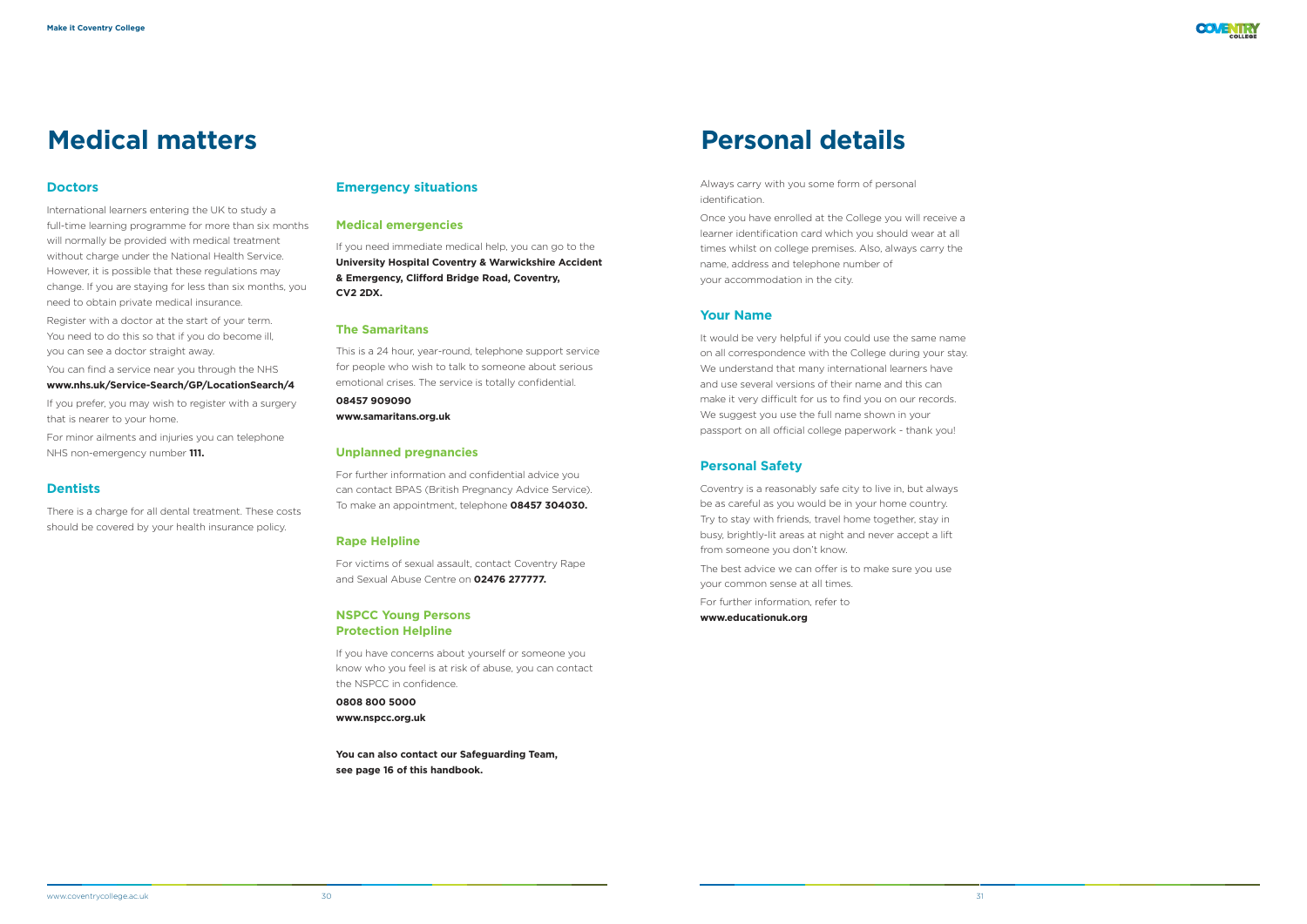#### **National coaches**

National Express is a nationwide network of coach services, which offers reasonably priced journeys throughout the UK. Coach travel is cheaper than train travel.

From Coventry there are regular services to London. For more information, visit **www.nationalexpress.com**

#### **By Air**

Birmingham Airport provides the nearest public passenger terminal for Coventry, which provides flights to destinations across the UK and around the world, including Europe, the Middle East and Indian subcontinent.

Birmingham International train station, located at the airport, offers a quick and direct route to Coventry train station, located in Coventry city centre.

**www.birminghamairport.co.uk www.eastmidlandsairport.com www.heathrow.com**

### **By Rail**

Coventry is on the West Coast Main Line with regular train services linking it with other major towns and cities. Trains operate every 30 minutes on average to London which is only an hour away on Virgin Train services. There is also an extensive timetable of local trains linking it to local towns such as Stratford-Upon-Avon, Warwick, Royal Leamington Spa and Rugby.

**Allen's Taxis** - 02476 555555 **Lewis' Taxis** - 02476 666666 **Uber** is also available in Coventry.

**www.nationalrail.co.uk**

**www.londonnorthwesternrailway.co.uk www.westmidlandsrailway.co.uk**

### **By Road**

With easy access to the national motorway network, arriving by road could not be easier. The M6, M6 Toll, M40, M42, M5, M69 and the A45/A46 are the major arterial routes out of and into the city of Coventry and regional Warwickshire, as well as linking central Birmingham which is only around 20 minutes by car from the centre of Coventry.

Visit **www.coventry.gov.uk/directory/30/car\_parks** for further details on parking charges and space availability

Most bus services in Coventry and the surrounding areas are operated by National Express. For full details on their services please visit **www.nxbus.co.uk**.

There are many taxi companies operating in Coventry popular firms are:

### **By Bike**

Coventry and its neighbouring towns have great access for cyclists, with traffic free and cycle friendly routes. Take a look at the Cycle Coventry routes at

**www.coventry.gov.uk/cyclemap** which help you get to places of leisure by bike more easily. The improved traffic-free paths, which feature on some of the routes, are clearly shown on detailed route maps. There is also a city centre map which shows where the Cycle Coventry routes connect and a map showing other cycle facilities in the city.

### **CityMapper App**

The app CityMapper is available for Coventry. Covering the entire city, it is a useful tool to help you get around if you're not yet familiar with public transport routes.

The staff in Learner Services will help with general visa and immigration enquiries. Alternatively, you could contact the UK Council for International Student Affairs

**020 7788 9214 www.ukcisa.org.uk**

#### **Applications for Extensions to Student Visas**

If you need to apply to extend your student visa, you can get the form from Learner Services or from the

following website: **www.ukba.homeoffice.gov.uk**

Workshops will be held to give you some information on how to complete the application form and on what documentation you need to have.

We will be sending the completed applications to the UKBA during the last week of every month so you will need to give us the documentation by the first Monday of each month.

Please note that Coventry College adheres to all the requirements of the UK Border Agency in respect of your application, enrolment, attendance and progress.

## **Religious Support**

The College has links with many religious groups in the city. For further information please speak to Learner Services.

You can also find meeting places in Coventry for religious groups at **www.coventry.gov.uk/faithgroups**



## **Visas and Immigration Travel**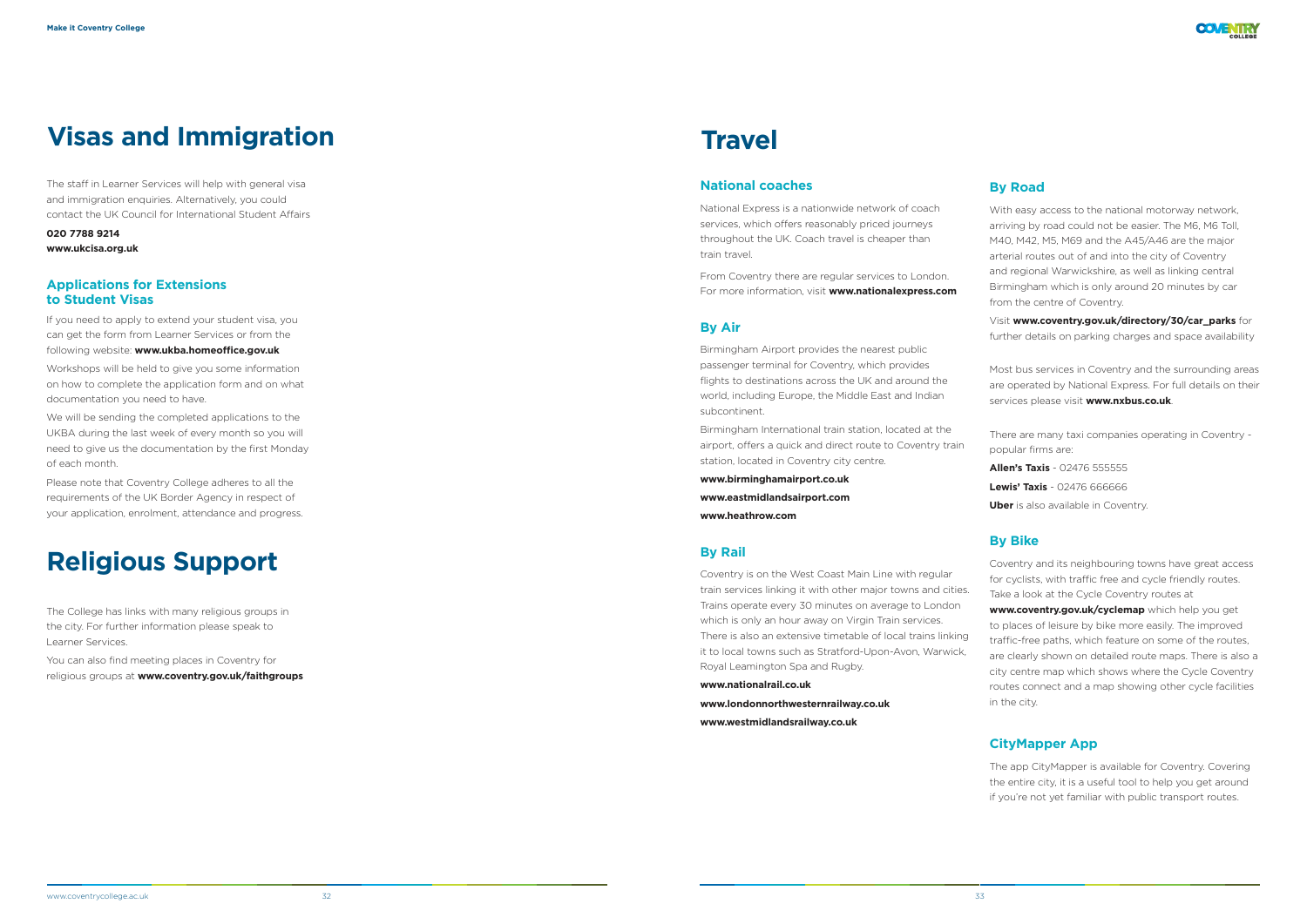There are so many things for you to see and do in Coventry. From music, theatre and festivals, to museums, Cathedrals and medieval history, the city has something for everyone.

Home to rich history, ancient legends and an abundance of unique arts and culture, Coventry has an exciting future as the, UK City of Culture 2021 and a host city for the Commonwealth Games 2022.

Coventry is just one hour from London by train and with great transport links to surrounding areas, our central location makes the city an ideal destination to visit.

Discover more at **www.visitcoventry.co.uk**

#### **Tourist Information**

To make your exploring easier you'll find it useful to use the following:

#### **Coventry Tourist Information Centre**

**Station Square, Coventry, CV1 2FL**

**024 7697 5527**

#### **www.visitcoventry.co.uk**

We have included a number of useful contacts throughout this pack. You will find a few more listed below.

Staff at the Tourist Information Centre are well experienced in dealing with foreign visitors who come to the city all year round and will be happy to help. They will give you details of the main places to visit in Coventry and the surrounding area. You can also collect a map and information about what is happening in the city.

#### **Useful local publications:**

You can collect a **free City map** in the information centre within the Herbert Art Gallery or may wish to purchase a more detailed map from local newsagents or the info centre.

The **Big Issue** is sold by vendors around the City.

The **Coventry Native** is a free Coventry magazine which can be picked up in local independent coffee shops and stores. It will give you tips on places to go in Coventry and give you a feel for the people of Coventry!

**Coventry College**

02476 932932

**Coventry Police Station Non-Emergency** 101

**Emergency Ambulance/Police/Fire**  999

**Coventry Central Library** 024 7683 2314

#### **Leisure**

#### **Belgrade Theatre**

Belgrade Square, Coventry, CV1 1GS 024 7655 3055

#### **Herbet Art Gallery**

Jordan Well, Coventry, CV1 5QP 024 7623 7521

#### **Odeon Cinema**

Skydome, Croft Rd, Coventry, CV1 3AZ 0333 014 4501

#### **Showcase Cinema**

Gielgud Way, Coventry, CV2 2SZ 0871 220 1000

#### **Leisure Centres**

www.coventry.gov.uk/leisurecentres

### **Shopping**

Coventry has a great selection of shopping including a number of precints, shopping centres and markets.

The main shopping centre in the city centre is West Orchards where you can find a number of high street stores, independent retailers and a large food court.

Wander around Broadgate and the Lower Precinct to find more well-known brands as well as independent stores.

### **Eating Out**

Cathedral Lanes Complex in Broadgate is home to many restaurants. Here you will find The Botanist, Las Iguanas and Cosy Club among other well-known eateries.

If you're looking for fast food, head to the Food Court in West Orchards where you will find Subway, McDonalds, KFC and many more!

#### **Chemists**

You will find several chemists across the city.

The main stores in the centre of town are:

#### **Boots**

Lower Precinct, Coventry 02476 226561

#### **Superdrug**

21 Market Way, Coventry 02476223032



## **What's on in and around Coventry? Construment Construment Coventy Construment Construment Construment Construment Construment Construment Construment Construment Construment Construment Construment Construment Constru**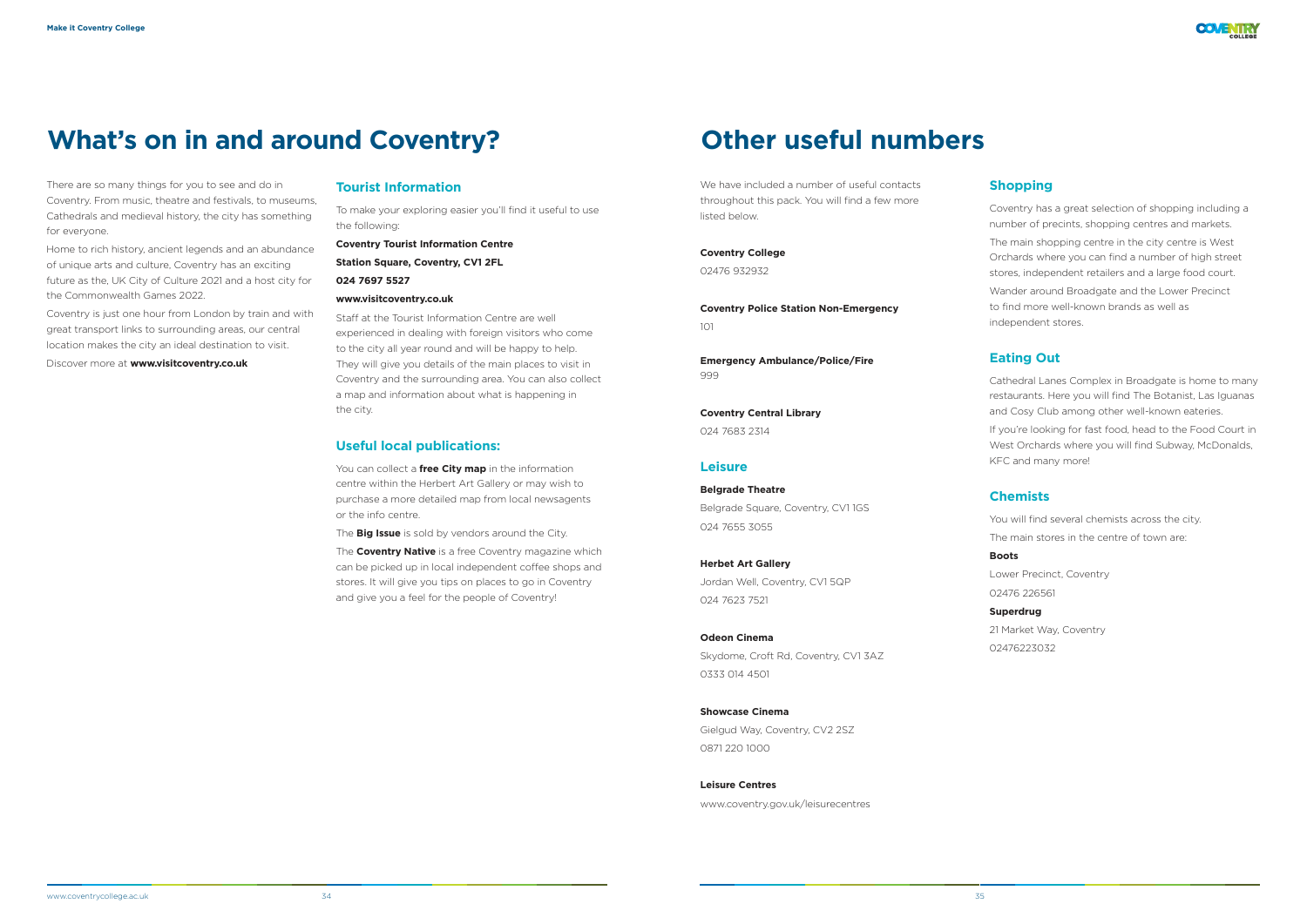# **Strategic Plan**

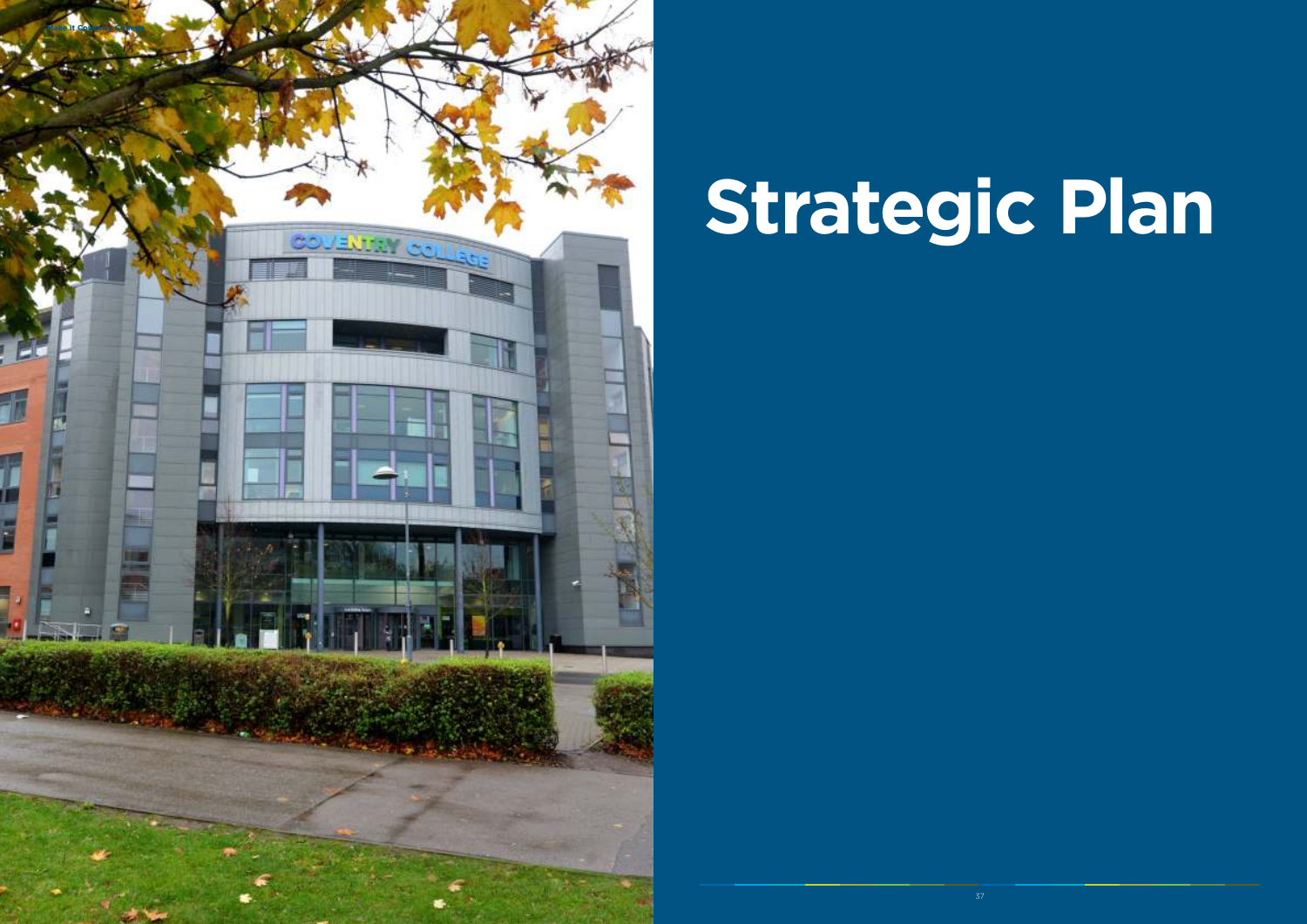**Coventry College is embarking on a huge and exciting change which will ensure both its future sustainability and secure its reputation as a key provider of high quality skills and training fit for purpose in a demand led environment.**

The One College – One Campus approach will align all provision onto one site to streamline economies of scale which can be reinvested in learners, staff and facilities, providing value for money.

Coventry College is working in partnership with the local authority, schools, universities, employers, the Local Enterprise Partnership, the Education and Skills Funding Agency and the West Midlands Combined Authority to provide the education and opportunities which the local economy needs in a demand led environment.

### **Strategic Plan** *Plan Plan <b>Plan Plan <b>Planet Planet <b>Planet Planet <b>Planet Planet <b>Planet Planet <b>Planet Planet <b>Planet Planet Planet <b>Planet Planet Planet <b>Planet Pla* **families, and to help businesses to improve and grow; and through that work,**

We ultimately want our learners to progress onto careers and/or relevant higher education in order to retain them in the City to improve the skills of the local workforce. Coventry College will be a trusted and reliable partner, responsive to the needs of local businesses.

Coventry College's Strategic Plan for the period 2021 – 2024 reflects the key challenges, opportunities, priorities and objectives for the next 3 years.

**strengthen the communities in which they work.** 

#### **Together we will:**

- **Inclusivity:** We will be open to all learners, offering a safe environment that
- **Trust:** We will create a culture of trust and demonstrate value for our staff, learners,
- **Respect:** We will demonstrate respect for each other within our college community and with external stakeholders to build trust, confidence and
- Deliver excellence in teaching, learning and assessment which ensures highly successful outcomes for learners
- Provide a broad, inclusive and responsive curriculum offer that meets the needs of learners, employers and partners
- Maximise the talent, expertise and performance of our staff, supporting individual and team growth and development
- Secure and maintain a position of strong financial health, to ensure we can secure the financial investment required to create a high performing college.
- employers and the community we serve

**•** Exploit opportunities and develop partnerships for the mutual benefit of learners,

#### **Our core values express what the College stands for and how we will conduct**

## **ourselves as an organisation.**

- **Learner first:** We will put learners at the heart of everything that we do and have high aspirations that support and challenge everyone.
- celebrates diversity.
- **Excellence:** We will strive for excellence in all aspects of our business, enabling everyone to realise their full potential in a positive, caring and inspiring environment.
- stakeholders and partners.
- **Transparency:** We will engage with both internal and external stakeholders, seeking input, welcoming feedback and reporting openly with clarity to continuously improve our performance.
- well-being.

Our core values underpin our strategies, policies, objectives and procedures by providing a basis and a reference point for everything we do. These values and beliefs will guide our conduct and that of our learners.

You can read our full Strategic Plan at **www.coventrycollege.ac.uk/about**

## **Our ambition**

## **Our strategic aims**

### **Our values**